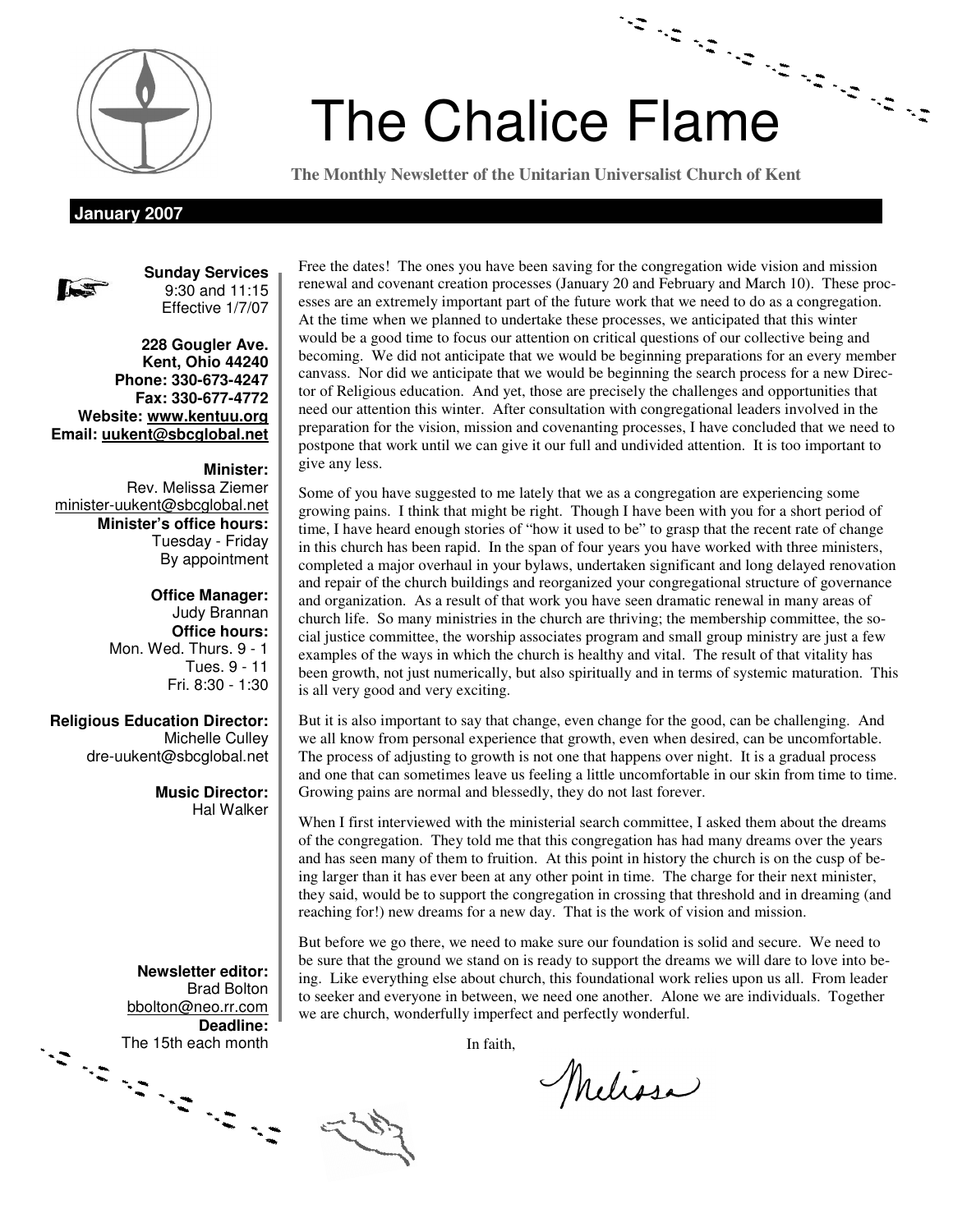### **January Sermons**

| <b>New Service Times</b>                      |                                                                           |  |  |  |  |  |  |
|-----------------------------------------------|---------------------------------------------------------------------------|--|--|--|--|--|--|
| Starting January 7, Sunday Services will be - |                                                                           |  |  |  |  |  |  |
| <b>First Service</b><br><b>Second Service</b> | 9:30<br>11:15                                                             |  |  |  |  |  |  |
| new hours will be in effect until the summer. | Religious Education classes will be adjusted to fit the new schedule. The |  |  |  |  |  |  |

*When the Line Isn't Clear* 7 January 2007 **H.** Paul Schwitzgebel (*see p. 3*) Habits, boundaries, standards, pigeonholes and lines: we use them all the time to simplify our lives. But what happens when the pigeon won't fit in the hole; the habit doesn't fit the times; or the line isn't clear? Let's explore together gender lines and our spirituality.

*Calling, Commitment, Courage* 14 January 2007 Rev. Melissa Ziemer This morning we will celebrate the life and work of the Rev. Dr. Martin Luther King, Jr. Inspired by his calling, commitment and courage we may find our own anew. We are excited to welcome musical guests Bob Erdman, Brad Bolton, Ted Witt and Al Kinney who will be offering special blues music for the service.

*Loneliness and Solitude* 21 January 2007 Rev. Melissa Ziemer What is the difference between the isolation of loneliness and the serenity of solitude? And how do we transform the former into the latter? This morning will explore the spiritual dimensions of loneliness and solitude.

*The Alchemy of Disappointment* 28 January 2007 Rev. Melissa Ziemer No person or institution is perfect. Sometimes we disappoint ourselves and each other. How do we heal from the hurt? How do we transform the common pain of disappointment into something precious? Come explore together the alchemy of disappointment.

# Message from the Moderator

Just when I think "this is the best service ever" I come to church and have another inspiring experience. I am writing this on 12/17 after a service appropriately entitled Ground of our Hope. Once again uplifting words and music filled the sanctuary.

A big thank you to the Close the Gap Team: Jim Scott, Kathy Kerns, Chris Hurlbut and Vivien Sandlund. The group has helped us understand the origins of our recent financial difficulties, outlined a plan to solve them, and inspired us to take action. Thanks too, to Beth Wills and the Finance Committee for their budget planning work. Today, you stepped up and approved the plan to close the gap in our budget and approved a provisional budget based on the new canvass being successful. Thank you for your vision, courage and generosity.

It has been an inspiring week or two: the wonderful dinner and chance to meet and hear Bill Schulz. Thank you, 140 Anniversary Team and the Social Justice Committee for arranging his visit and to Bill and Elaine Bowen for the delicious food. Then a few days later the first Yule Ball organized by the Hogwarts Team was a wonderful party for all ages.

We do want to acknowledge that the Canvass in 2006 for 2007 did yield a record amount for the church. For that we have many people to thank. We especially want to thank Marion Yeagler, Canvass Chair. Trustee of Finance Beth Wills provided assistance to Marion for many canvass activities. Also on the team: Jill Forsman, Martha Hursh, Susan Goekler, Mac Goekler, Jan Noden, Jane Krimmer, Saul Flanner, Dan Hayes, Vivien Sandlund, Cari Orris, the Geezers (you know who you are!), Kay Clatterbuck, Paulette Thurman, Joel Slater, Kathie Slater, Randy Leeson, and Mary Leeson. Many thanks to you all for your help. Sincere apologies if we have inadvertently missed anyone.

Thanks too to Bill Eldredge, Esther Duncan and Rod Mishler for agreeing to be members of our new Endowment Committee. This is another positive step in assuring a healthy financial future for our church.

Do contact me if you have concerns or questions. If I cannot help, I will direct you to the right person or committee.

In Faith, *Trish McLoughlin*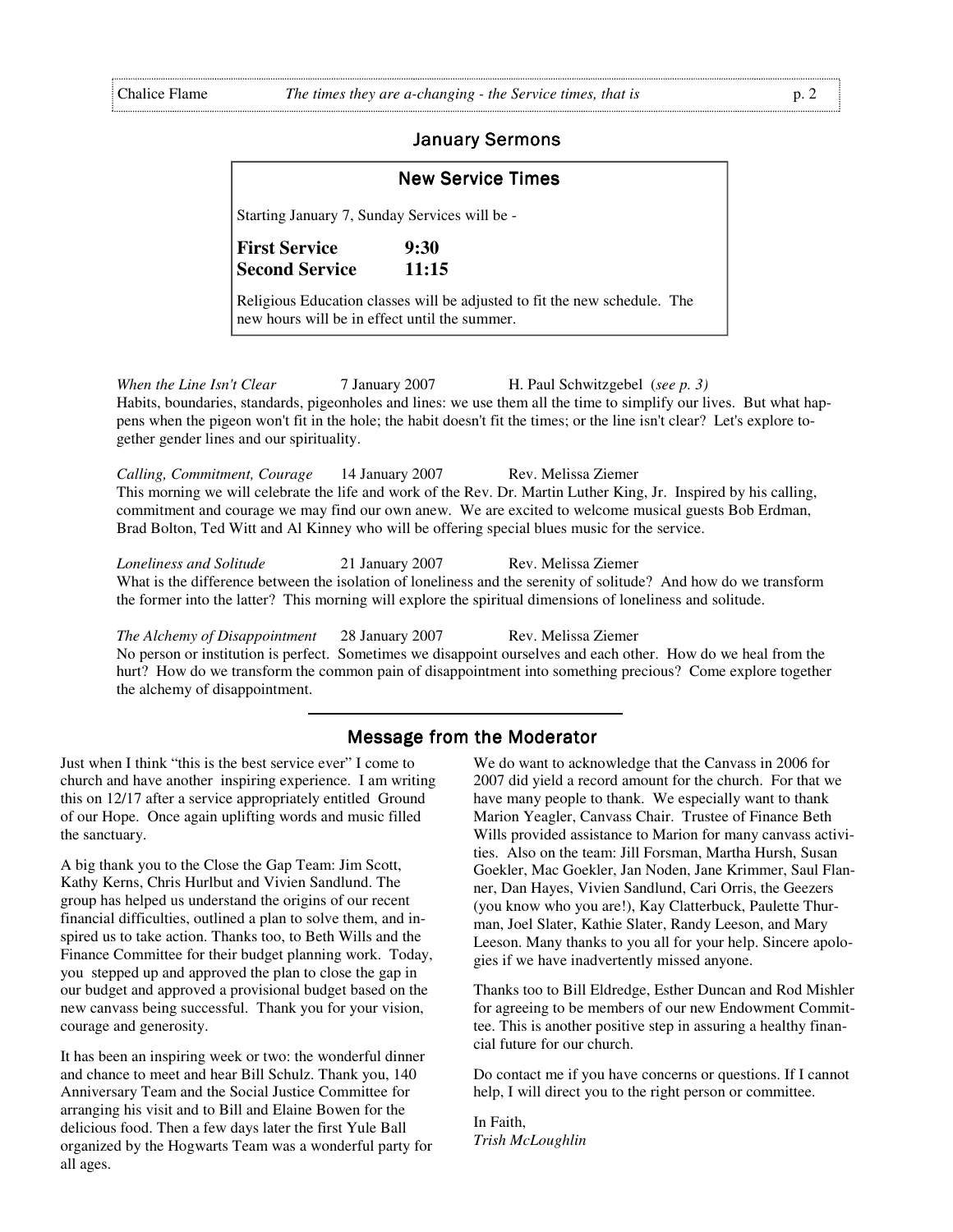# Jan. 7 Speaker at Church

H. Paul Schwitzgebel grew up in the United Church of Christ in North Canton, Ohio. Active in youth group and campus ministry, he set his sights on parish ministry even though his undergraduate and master degrees were in business. He was ordained and installed as pastor of Suffield United Church of Christ here in Portage County after completion of his degree work at Yale University's Divinity School.

His relationship with the United Church of Christ spiraled downward during the next two decades because of their objections to his sexual orientation. Ultimately, they withdrew his credentialing in 1990 when he insisted on being openly gay while doing an HIV/AIDS-specialized ministry that he had organized and was self-funding.

He has from time to time served in various worship and pastoral leadership roles in our Akron, Canton, and Westfield Center Unitarian Universalist congregations and provided pastoral services to our congregation during our Pastor Julie Ann Silberman's sabbatical.

He is active with hospital chaplaincy through the Spiritual Care department at Akron General Hospital and serves as the treasurer on the board of Equality Ohio, the recently founded statewide gay lesbian advocacy organization.

For several years he was an active participant in the TransPride outreach of the Akron Pride Center and identifies that experience as a richly meaningful and educational occasion.



# February 11 is Commitment Sunday!

On December 17, our membership voted to re-open the canvass, in order to fully fund the 2007 budget that was also approved by the congregation. Our goal is to raise a total of at least \$149,000, which is \$20,000 more than what had originally been pledged for 2007.

A Canvass Steering Committee has been recruited, consisting of Marion Yeagler, Bob Erdman, Melissa Ziemer, Mary Leeson, Kathy Walker, and Randy Leeson. You will be hearing more from them in the coming weeks about our finances, and the many benefits our church community provides to our members and friends.

Please plan to attend a special service on February 11, where pledge cards will be collected and tallied, after which we hope to celebrate our success. Your continued support and generosity are greatly appreciated.

 *Jim Scott – Close the Gap Committee*

### Notes about Membership

Did you know that one of the requirements of membership per our church by-laws is that a member must have made an identifiable financial contribution to the Church within the past 24 months? (The Board may elect to waive the requirement on a case-by-case basis for circumstances involving hardship). Fulfilling this obligation, members have the rights of an "Active Member", to vote or hold elective office. Members that choose not to fulfill this obligation, but have expressed a desire to retain a membership identity with the Church, may become an "Associate Member". Associate Members may not vote on Church matters nor hold elective office.

Note that putting loose cash in the "plate" on Sunday is not an "identifiable contribution", as our Finance team cannot identify who the money came from, and this type of donation cannot be applied against one's pledge for that same reason. You will find that the Church recently put envelope holders with envelopes on the backs of the pews; you may use those to identify cash contributions by clearly indicating your name on the envelope.  *Jim Scott – Trustee for Fellowship* 

# **New U Classes**

Are you new to our church and/or interested in learning more about Unitarian Universalism?

You are cordially invited to a four week session of classes that will introduce you to our church and our liberal religious heritage.

Classes are being held for four consecutive Sundays starting on Jan 28. We meet next door in the Eldredge annex during second service. You can contact Kay Clatterbuck for more information

# New Adult RE Class - Building Your Own Theology Volume II - Exploring

The first meeting is on January 7. Please note that this class will meet during the **second service** only. This first session will be an organization meeting only.

There are 10 sessions in the book. Please be thinking about whether or not you want to meet weekly, bi- weekly, etc., and how long (number of weeks or months) you want the class to run.

We recommend ordering the book after the first session meets.

We will meet upstairs in the "art" classroom. This class is open to all members and friends of the church. *Linda Mishler*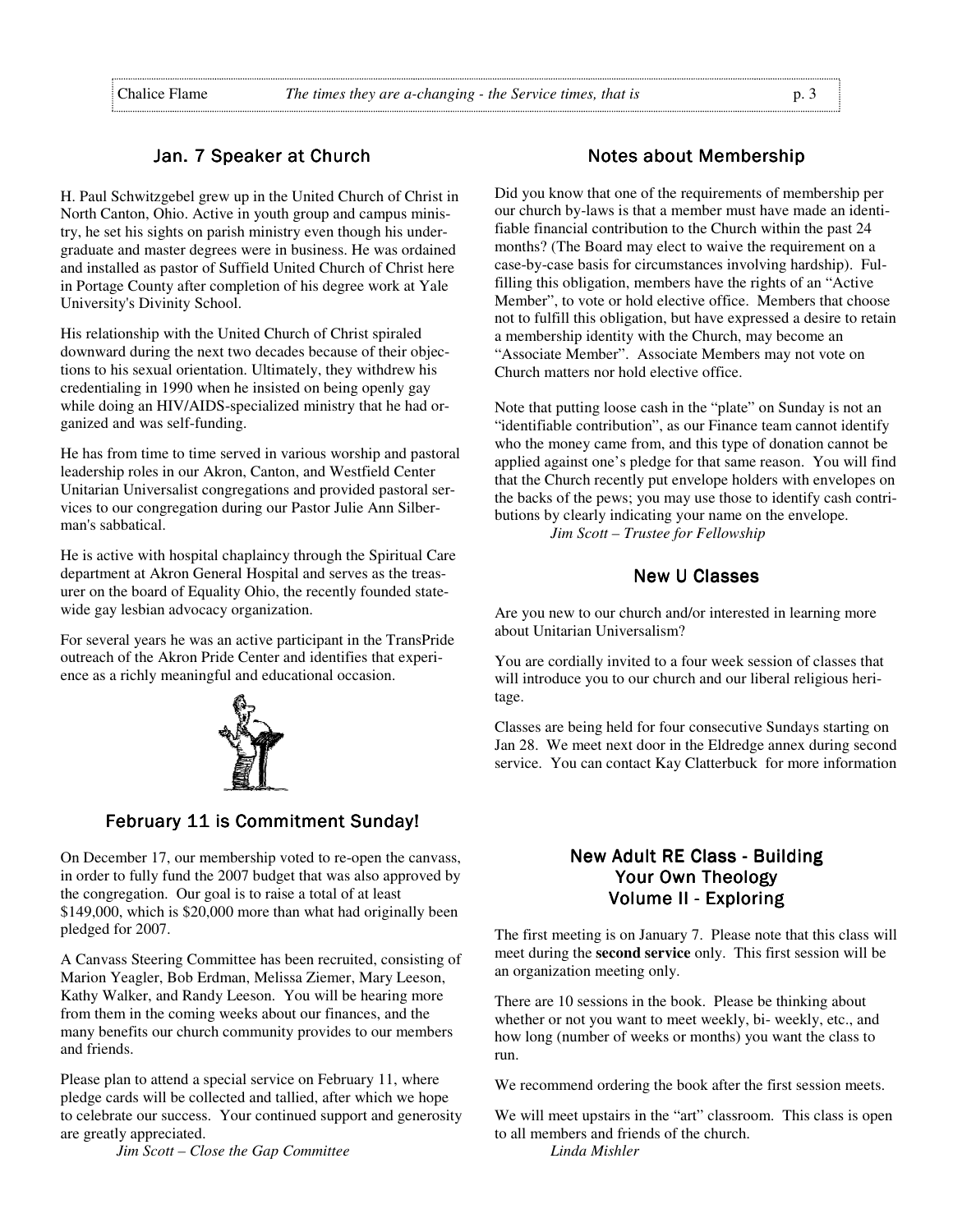# 7<sup>th</sup> Annual OMD Winter Institute

### **President's Day Weekend February 16-19, 2007**

This relaxing and "schedule and stress free" weekend is an intimate gathering for UU's of all ages. There are frosty outdoor activities like sledding, hiking and cross country skiing. For those that choose to stay in their slippers all weekend, there is a beautiful lodge with its many cozy corners and fireplaces. The pool and hot tub are truly a wintertime treat. There are fellow UU's always ready to play board games or to join in the community jigsaw puzzle. We have wonderful community worship services and great conversations.

It is at Salt Fork State Park near Cambridge. The park has a beautiful lodge with an indoor pool, game room with pool tables, ping pong tables and video games, lounge and hiking trails. The lodge is handicap accessible. To register go to the omdsi.org website for a registration form. Also you will need to call Salt Fork to make a reservation at 1-800-ATAPARK. Ask for the Unitarian Universalist rate. Hope to see you there.



# Poinsettias Make Their Point

Thanks to all of you who participated in the Poinsettia Sale this year. It went much better than expected. The flowers made the sanctuary look beautiful while also helping us focus on things past, present and future.  *Art and Decoration Committee* 

# Unirondack, Your UU Home in the Adirondacks

Founded in 1951 by the New York State Convention of Universalists, Unirondack is a Unitarian Universalist Camp and Conference Center located in the forever wild forests of the Adirondack Mountains. Our mission is to provide environments that inspire people to explore responsible roles in the web of life through physical, mental, and spiritual challenges.

 Unirondack has a beautiful new website. There you can find the 2007 calendar, information about our programs, gorgeous photos, registration materials, and much more. Check out our new programs for families, kids, young adults, and RE and OWLS educators. If you've never encountered Unirondack, the website is a great place to see what all the excitement is about. Register as soon as possible as we anticipate sessions filling very quickly this year!

Visit us today at: www.unirondack.org or call: (845) 675-9901

# Pews and Playground Clarification

 Last month, I wrote that the remaining pews were ordered using the funds from the service auction "fund-an-item." Because some people specifically intended their funds to be used to purchase a playground, I have placed our pew order on hold. If you made a donation to the fund-an-item and would like your donation specifically "tagged" for a playground, please contact me and we will make that correction. Once the final tally is made, the pew order will be released and planning for a playground may begin. I do apologize for any misunderstanding.

 *Michael Bruder, Trustee for Building and Grounds* 

# A Guest at Your Table

Please bring your Guest at Your Table boxes and any donations you have collected for the Unitarian Universalist Service Committee with you to church on January 14. We will collect them during the services.



# **Considering Ministry?**

Meadville Lombard Theological School announces the Spencer and Susan Lavan Scholarship for Excellence--a full, merit-based scholarship for an incoming residential student in our Master of Divinity Program in the Fall of 2007. Application deadline for the scholarship is March 15, 2007. Please see the Meadville Lombard Website (www.meadville.edu) for more information on the scholarship and the Master of Divinity Program. More information on the scholarship can be found on the UUWorld website, www.uuworld.org

### Book Club meetings

January 9, meet at Aladdin's restaurant, 44 Park Lane in Hudson at 6:30 for supper. After diner meet at 7:30 in the Hudson Public Library, 22 Aurora St. in the Eldredge Reading Room. Read a collection of Amy Hempel's short stories. Please contact Martha Kluth or Kathie Slater if you need a ride. Let Kathie know if you would like a dinner reservation.

February 13 at 7 pm, meet at the Kluth's,. Read a book by Bill Bryson.

Mar. 13, 7 pm, meet at Betty Kendrick's. The book will be Beneath a Marble Sky by John Shors. This novel deals with the Taj Mahal.

*Martha Kluth*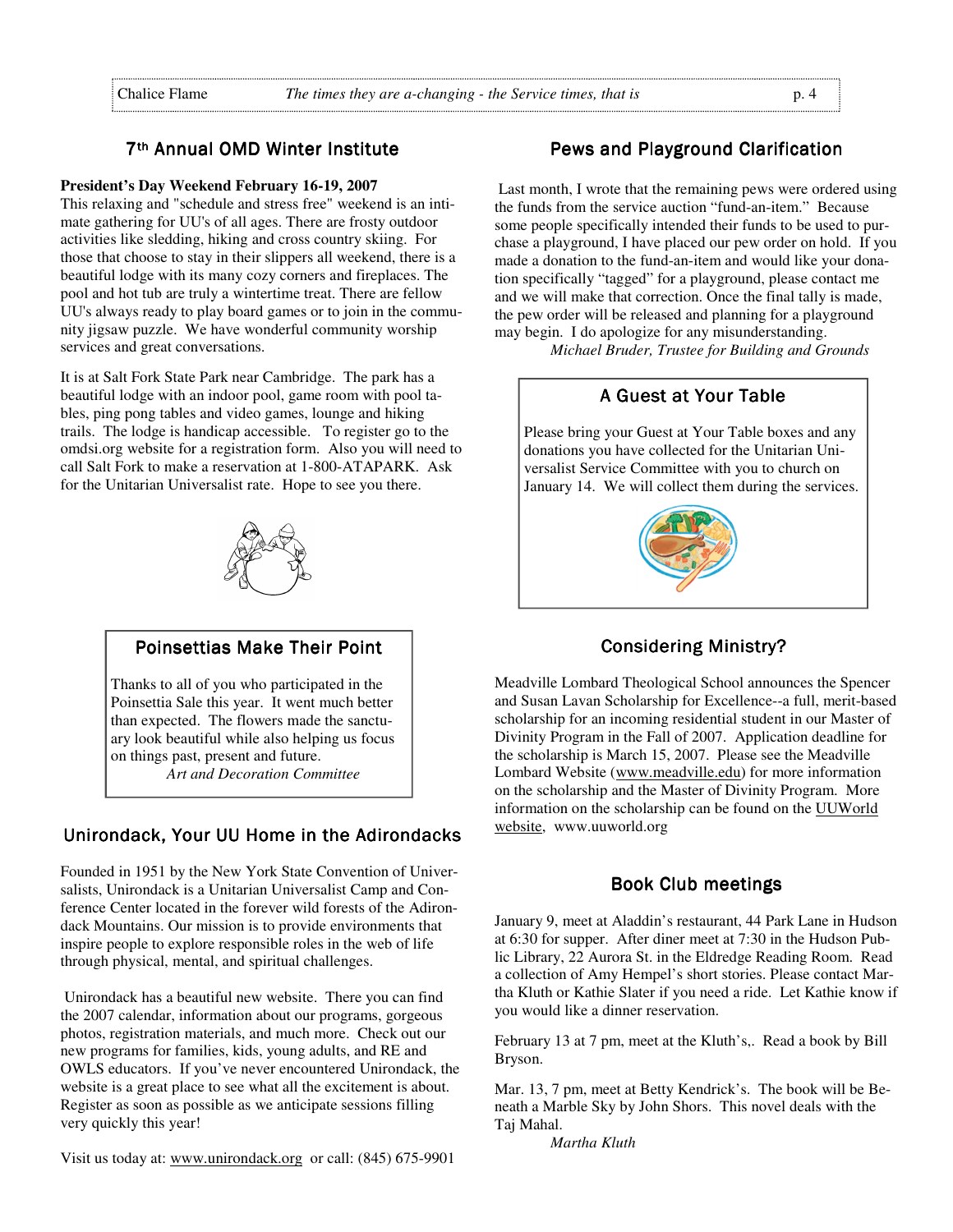# Have You Seen This Man?

If you haven't met Dan Hayes, you simply must find him at coffee hour and shake his hand! Dan is an avid worker and supporter of our church and can often be found outside. He actually enjoys shoveling snow, weeding the Peace garden, mowing the lawn, and of course, his favorite....raking the leaves! I kid you not!! The outdoors hold special appeal to this dedicated steward.

Dan is a member of the Wolf sanctuary in Missouri and the Wild Kingdom Defenders of Wildlife founded by Marlin Perkins. "Wolves are a magnificent species. They have been terribly persecuted because most people don't realize how important they are to the ecosystem", says Dan.

Dan has attended UUCK since 1994 and continues to enjoy the friendships and activities available here. He feels particularly strong about teaching RE. "Seeing the children able to make up their own minds in a free atmosphere is very satisfying to me because I never had that."

Dan's interests include the play-reading group so he can tap into his love of the arts. You may remember enjoying his singing solos at previous talent shows, as he has a particular fondness for show tunes from the 30's and 40's, his favorite being "West Side Story."

His other favorites:

- UU event: It's a tie between Music Sunday and the Service Auction. (because people are generous)
- Holiday: Christmas, (because people finally act like Human beings).
- Activity: Exercise
- Food: "Without a doubt it's naval oranges"

Dan's dream for our church is to see us continue remembering the Humanist tradition that Emerson promoted. "Emerson is also my favorite".

When asked what gift he would most like to receive other than oranges, he immediately replied, "Free singing lessons." Our Church is richer because of you, Dan - Thank you !

*Rebecca Haines* 

*So many people give of their time, talents and treasure to support the life and work of this church. Ours is a vibrant community of faith thanks to the abundant generosity and deep commitment of so many members and friends. We are grateful for the gifts we share.* 

*The Board of Trustees, along with the minister and the church staff, has decided to highlight that gratitude by formally recognizing one person each month (through June 2007) for their dedicated stewardship of our shared ministry.* 

*This is a community generous in so many ways. By this recognition we hope to say thank you more often to the good people who nurture and sustain our shared ministry.* 

# Among Ourselves Among Ourselves

Our condolences to Laura McCrystal who is mourning the death of her father Cyril Henry Gius, to Lonnie Hawks who is mourning the death of her father Sandy Friedman and to Sunny DeLaluz who is mourning the death of her mother Doris Deringer.

# **Safer Futures Collection Approaches**

The Abby Danforth Women's Group is sponsoring again an all church collection of items needed for the battered women's shelter, Safer Futures. We will be collecting items five Sundays from February 11 though March 111. This is an opportunity for all individuals and families to get involved, including the children.

Safer Futures provides safe emergency shelter for battered women and children. Services offered include: advocacy help for the women and children, help getting re-established in the community, weekly support groups, advocacy for any victims of domestic violence, a Place of Peace (safe exchange of children with supervised visitation) and the opportunity for assistance in completing paperwork for civil protection.

The "Wish List" of items needed fall into three categories: shelter items, items for the children, and items for new housing.

The list will appear in future newsletters, Thread from the Web and/or posters at the church. Start looking for sale items! *Pat Pownall*



# **Small Group Ministry Drop-in** Group

Are you interested in Small Group Ministry, but not able to participate in a regular group? The November drop-in group will be held Tuesday, January 23, from 7 pm- 9 pm (precisely!) in the small room off of the sanctuary. No registration is required. Just come!

 *Renee*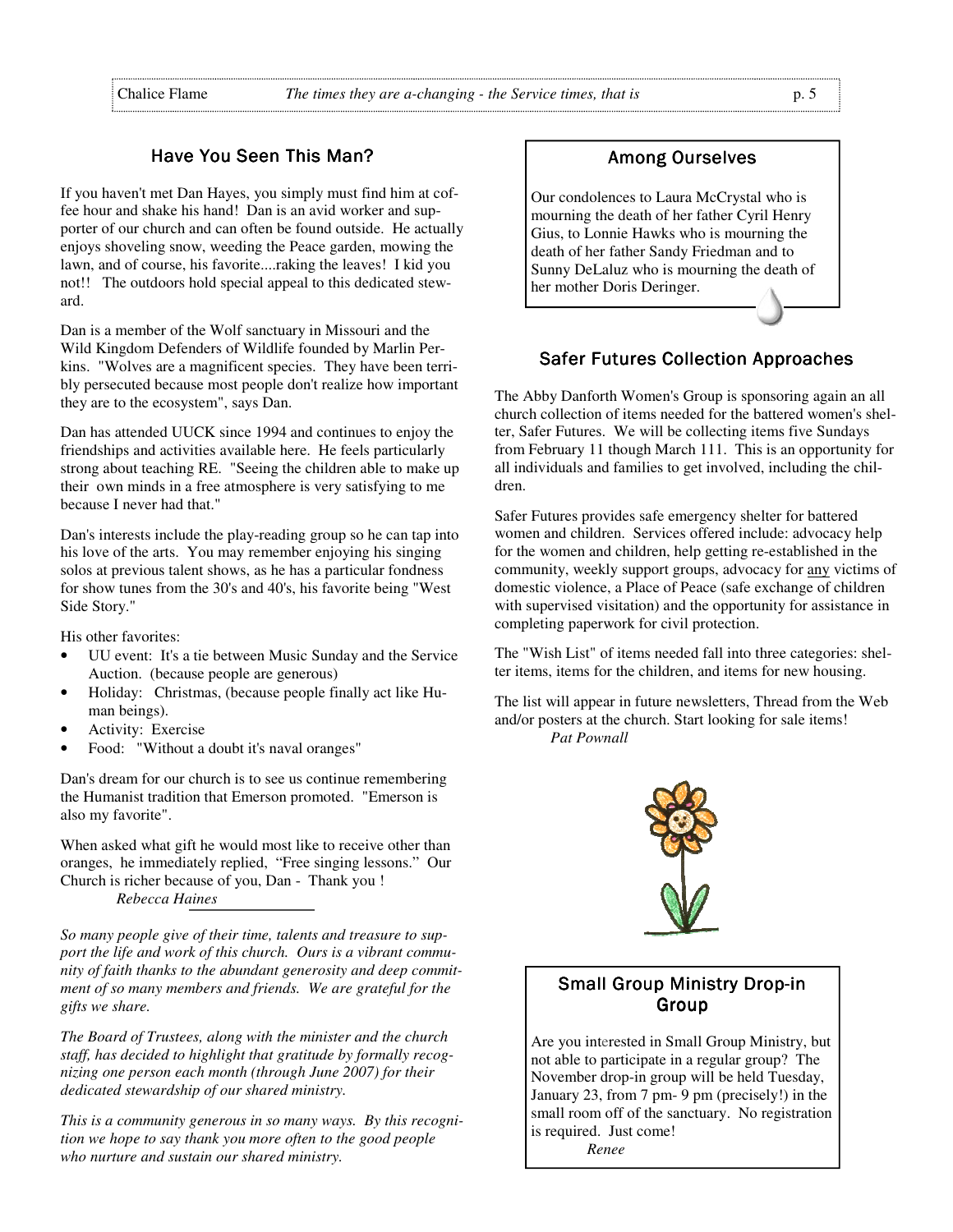# **Our Generous Hearts**

The last time he was with us, Bill Schulz was a 21-year old undergraduate student at Oberlin College. The church hired him to be our minister in 1970 at a salary of \$250 a month. On December  $9<sup>th</sup>$ , 2006, we welcomed Bill Schulz back to Kent, 36 years after he left. He came to break bread with us, to share memories with us, to inspire us, to celebrate with us our church's 140 Years of Standing Witness. No longer a green young minister, Bill had gone on to serve for eight years as head of the Unitarian Universalist Association and then for twelve years as the director of Amnesty International U.S.A.

It was a glorious reunion, especially for the handful of our church members who were here back in 1970. We enjoyed a sumptuous feast together, generously donated and lovingly prepared by Elaine and Bill Bowen and by Bonny Esparza. Bill told stories of his time in Kent, of how his experiences here influenced his life, especially the shootings of students at Kent State University by National Guardsmen on May 4, 1970. Bill led our church through those heartbreaking days and months. In defiance of the Kent City Council, which prohibited gatherings of more than five people after the shootings, Bill and our congregation held a memorial service for the slain students. It was, he said, his "first experience with a democratic government turning its force on its own citizens." And the city, instead of reacting to the travesty of the murders, turned instead against the students, viewing them as the threat. Our church, in contrast, reached out and embraced the students, an act of generosity for which we can be proud.

The Kent State shootings, Bill told us, inspired his lifelong work for human rights and brought him the recognition that, "The struggle for human rights and for social justice is a religious undertaking." He emphasized the importance of our Unitarian Universalist faith and principles in the struggle for social justice

worldwide. We bring to that struggle our Unitarian Universalist "call to embrace the whole world." Bill observed that our commitment to universalism "may be the only thing that saves us."

"Ours," he said, "Has long been a faith that held the whole world in its hands, a faith that teaches that what human beings share is far more important than what divides us." All of us were once strangers in the land of Egypt, and we can each identify with another person's suffering. In Bill's words, "I am compelled by my religious faith to make a metaphorical leap from my own trivial sufferings into those of the hearts of strangers."

Bill Schulz reminded us "how important our faith is for this world today." During his years with Amnesty International, he traveled the world, and he witnessed unspeakable horrors that led him to question the goodness of people. Sometimes these experiences brought him to despair. But, he told us, after the night of despair, we experience the hope of the morning, the renewal of the spirit, the strength to go forward again. Our faith brings us that hope.

We thank you, Bill Schulz, for the gifts of spirit and commitment that you have given us. We thank you for your hard and sometimes discouraging and always rewarding life's work. We thank you for the example you have set. We thank you for serving our church, and for returning to remind us of what our faith means to the world, why we must embrace the whole world. We must be people without borders, people who love universally. That is what our church founders taught us. In Bill's words, "We must remember that it is our generous hearts that makes what we cherish worth guarding in the first place." We must bring our generous hearts, our faith, and our commitment to the world for the next 140 years and beyond.

Respectfully submitted, *Vivien Sandlund, Chair, Social Justice Committee*

# Third Annual "Soup"er Bowl Sunday

Football season is more than half over and I'm already planning for our 3rd "Soup"er Bowl Sunday on February 4. We don't know which pro teams will be playing yet but our game will feature Team UUCK vs. Hunger in Portage County.

I'll once again be collecting cans of soup, chili & stew, coin and cash in a soup pot in Fessenden Hall on Sunday, Feb. 4. All proceeds will be donated to Kent Social Services for the food pantry.

Please help by starting to save your change in a clean empty soup can from now until Feb. 4 {what a great activity for children/youth!!!} and be alert for store specials on canned soup, chili & stew. Any questions? Contact Elaine Yehle Bowen.

# **Kudos for Sanctuary Decorators**

Rod and I would like to thank all of you who helped to decorate the sanctuary during advent this year. The original plan was to have Jane Krimmer kind of head the decorating, but when she hurt her ankle, we were left without a "director". Thanks to the CUUPS groups for their anchor piece on the wall giving us color inspiration, and to Mike Hovancsek for just for being there. We so appreciate Mary Lou Holly and Mike Lee for stepping up to string the lights – even though Mary Lou still thought all of this was happening magically. Sally Burnell appeared out of nowhere whenever we needed someone to help out. A big helping of gratitude also goes out to Bev Cole for her wisdom and assistance with the placing of the poinsettias and tying it all together at the end.

 *Rod and Linda Mishler*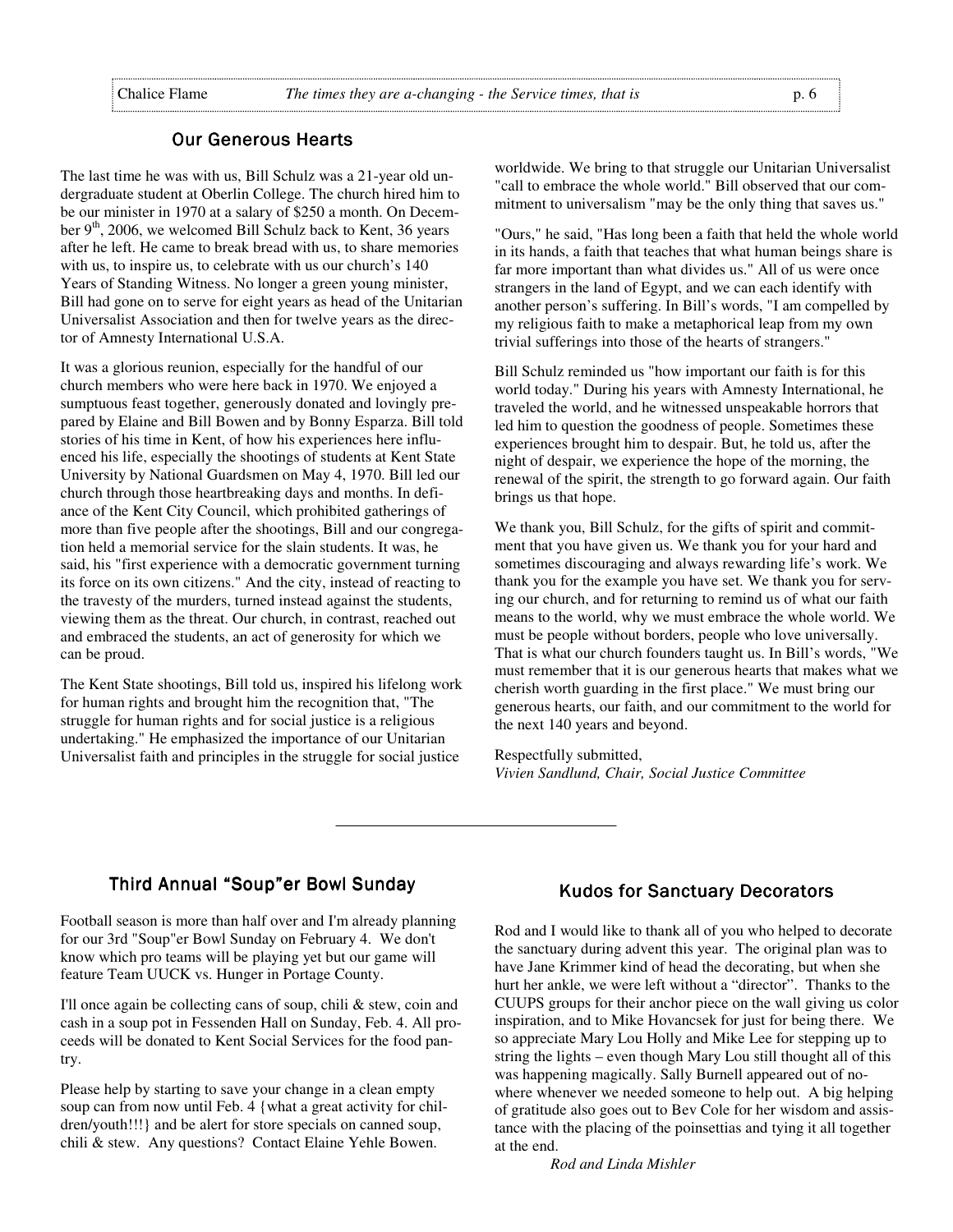*(EA) (p. 3)* 

shop *(FH)*  4-6 Yoga + meditation 6:30 Adult Choir *(S)*  7:00 AA *(FH)*  7:30 Women's Choir

11:15-12:15 New U Class

12:45-5:15 Transgender Work-

5:15 Yoga 7:00 Tai chi

| <b>Service times starting</b><br>Jan. 7 are now -<br>9:30- First Service<br>11:15-Second service                                                                                                                                                                    | 1                                                                                                                  | $\overline{2}$<br>5:15 Mod. Yoga<br>7:00 Challeng-<br>ing Yoga                                                      | 3<br>9:30 am Yoga                                     | $\overline{4}$<br>4:30 Yoga<br>6:30 Yoga<br>7-9 OWL                | 5                                                                | 6                                               |
|---------------------------------------------------------------------------------------------------------------------------------------------------------------------------------------------------------------------------------------------------------------------|--------------------------------------------------------------------------------------------------------------------|---------------------------------------------------------------------------------------------------------------------|-------------------------------------------------------|--------------------------------------------------------------------|------------------------------------------------------------------|-------------------------------------------------|
| 7<br>9:30- First Service<br>10:55-11:15 Children's Choir<br>(EA)<br>11:15- Second Service<br>11:15 Adult RE $(p. 3)$<br>12:45-2:30 Social Justice mtg.<br>4-6 Yoga + meditation $(FH)$<br>6:30 Adult Choir $(S)$<br>$7:00$ AA (FH)<br>7:30-8:30 Women's Choir $(S)$ | 8<br>10:15 am Yoga<br>$5:15$ Yoga<br>7:00 Tai chi<br>7:30-9:30 CUUPS<br>mtg. $(FL)$<br>7:30-9:30 Celtic<br>Clan(S) | 9<br>5:15 Mod. Yoga<br>7:00 Challeng-<br>ing Yoga<br>7-9 Our many<br>Lives $(EA)$                                   | 10<br>9:30 am Yoga<br>7:15 10:15 Board<br>Mtg. $(EA)$ | 11<br>4:30 Yoga<br>6:30 Yoga<br>7-9 OWL<br>7-9 Men's group<br>(EA) | 12                                                               | 13<br>1 pm Owl over-<br>night $(S + FH)$        |
| 14<br>9:30- First Service<br>10:55 Children's Choir (EA)<br>11:15- Second Service<br>1:00 Congregational mtg. $(F)$<br>(p. 10)<br>4-6 Yoga + meditation $(FH)$<br>$6:30$ Adult Choir $(S)$<br>7:00 AA (FH)<br>7:30 Women's Choir                                    | 15<br>10:15 Yoga<br>5:15 Yoga<br>7:00 Tai chi                                                                      | 16<br>5:15 Mod. Yoga<br>7:00 Challeng-<br>ing Yoga                                                                  | 17<br>9:30 Yoga<br>1-3 Praxis mtg. $(EA)$             | 18<br>4:30 Yoga<br>6:30 Yoga                                       | 19                                                               | 20<br>5-7:30 Kent<br>Community<br>Dinner $(FH)$ |
| 21<br>9:30- First Service<br>10:55 Children's Choir (EA)<br>11:15- Second Service<br>$4-6$ Yoga + meditation<br>6-8 Personnel Comm. Mtg.<br>$6:30$ Adult Choir $(S)$<br>$7:00$ AA $(FH)$<br>7:30 Women's Choir                                                      | 22<br>10:15 AM Yoga<br>5:15 Yoga<br>7:00 Tai chi                                                                   | 23<br>5:15 Mod. Yoga<br>7:00 Challeng-<br>ing Yoga<br>$7:00$ Small<br><b>Group Ministry</b><br>drop-in mtg.<br>(FL) | 24<br>9:30 am Yoga                                    | 25<br>4:30 Yoga<br>6:30 Yoga<br>7-9 OWL                            | 26<br>5:30-9:30 Social<br><b>Activity For All</b><br>Ages $(FH)$ | 27<br>3-6 National<br>Yoga Day $(FH)$           |
| 28<br>10:55 Children's Choir (EA)                                                                                                                                                                                                                                   | 29<br>10:15 AM Yoga                                                                                                | 30<br>5:15 Mod. Yoga   9:30 am Yoga                                                                                 | 31                                                    |                                                                    |                                                                  |                                                 |

# **January Church Events**

Tai Chi: 7:00 Advanced, 7:30 Intermediate, 8:00 Beginner - Yoga and Tai Chi are held in Fessenden Hall \**EA*- Eldredge Annex; *FH*- Fessenden Hall; *FL*- Founders' Lounge; *S*-Sanctuary *Calendar does not reflect changes or additions after December 15*

7:00 Challenging Yoga

# **New Calendar System**

Since we're now a busier congregation, we've begun using an on-line calendar that you can access directly at www.localendar.com/public/uukent, or through our website at www.kentuu.org. We can update it as often as necessary and you can consult it any time day or night.

Don't have Internet access or really hate computers? Not to worry, paper versions of the same calendar will be available in the weekly *Thread from the Web* and monthly *Chalice Flame* newsletter.  *Judy Brannan*